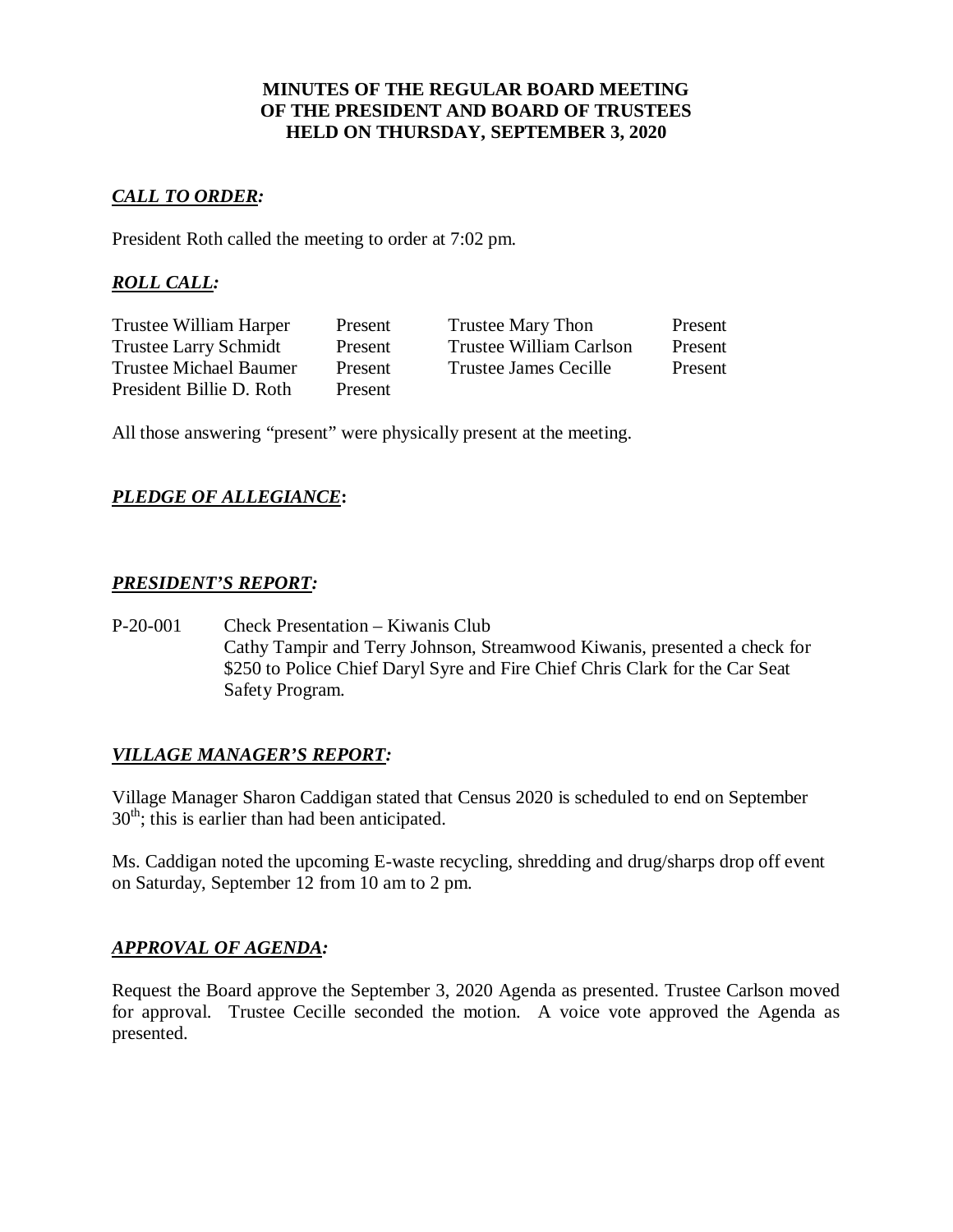# *APPROVAL OF THE MINUTES:*

Request the Board approve the Minutes of the Regular Board Meeting of August 6, 2020 as presented. Trustee Harper moved for approval. Trustee Carlson seconded the motion. A voice vote approved the Minutes as presented.

Request the Board approve the Minutes of the Board Workshop held August 20, 2020 as presented. Trustee Baumer moved for approval. Trustee Carlson seconded the motion. A voice vote approved the Minutes as presented.

## *LEGISLATIVE – Trustee Cecille/Trustee Thon*

#### A-20-074 Resolution – Designated Redevelopment Area – Barrington Road

Request the Board approve a Resolution entitled "A RESOLUTION OF THE VILLAGE OF STREAMWOOD DESIGNATING THE AREA COMMONLY KNOWN AS 900 – 960 S. BARRINGTON ROAD AS DISTRESSED AND FOR POTENTIAL REDEVELOPMENT OF VACANT AND UNDERUTILIZED COMMERCIAL LAND." This Resolution recognizes the need to consider redevelopment obstacles to larger vacant commercial parcels in compliance with the Village's Comprehensive Plan.

Trustee Cecille presented the Resolution and moved for approval. Trustee Carlson seconded the motion. Community Development Director John Peterson reviewed Streamwood's healthy balance of property uses and the need to promote the redevelopment of underutilized commercial properties. The Westview Shopping Center has a rather high vacancy rate as Sam's Club (130,000 sq. feet) closed in January 2018 as part of a nationwide reduction in property holdings, and the adjacent Value City Furniture (90,000 sq. feet) closed in August 2019. Filling large vacancies is always a challenge, and due to the coronavirus pandemic, the Hibachi Grill Buffet restaurant located in the same area has also closed. Designating this area for redevelopment will allow the Village to work with property owners on incentive options, and specifically with Cook County. The Village has always supported these tax incentives as it is one of the limited incentives available.

Trustee Cecille asked if the closed restaurant is included in this redevelopment designation. Mr. Peterson stated it is not as it does not meet the criteria for the square footage. ROLL CALL:

| Trustee Harper        | Aye | Trustee Thon              | Aye |
|-----------------------|-----|---------------------------|-----|
| Trustee Schmidt       | Aye | Trustee Carlson           | Aye |
| <b>Trustee Baumer</b> | Aye | <b>Trustee Cecille</b>    | Aye |
| Motion carried.       |     | <b>RESOLUTION 2020-28</b> |     |

# P-20-001 Proclamation – National Payroll Week

This Proclamation designates the week of September 7, 2020 as Payroll Week in Streamwood.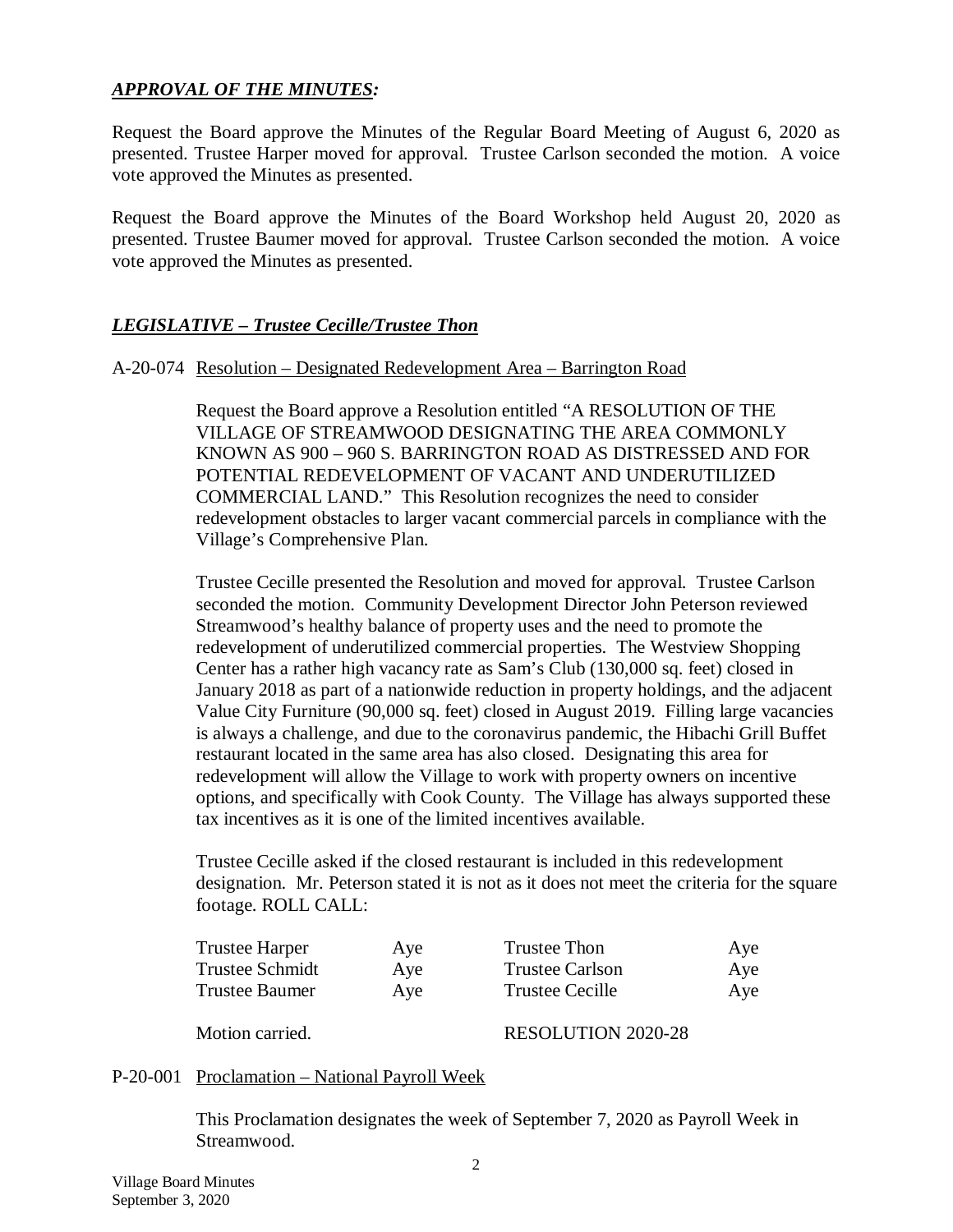## *FINANCE - Trustee Schmidt/Trustee Baumer*

#### A-20-075 Resolution – 900 S. Barrington, LLC – 7B Property Tax Incentive Application

Request the Board approve a Resolution entitled "A RESOLUTION OF THE VILLAGE OF STREAMWOOD DETERMINING THE APPROPRIATENESS FOR APPROVAL OF A CLASS 7B REAL ESTATE TAX INCENTIVE CLASSIFICATION FOR COMMERCIAL DEVELOPMENT OF PROPERTY OWNED BY 900 S. BARRINGTON, LLC LOCATED AT 900 S. BARRINGTON ROAD IN THE VILLAGE OF STREAMWOOD, COOK COUNTY, ILLINOIS." This Resolution supports a proposed new business' request to apply for a Class 7B property tax classification with the Cook County Assessor's Office.

Trustee Schmidt presented the Resolution and moved for approval. Trustee Baumer seconded the motion. Community Development Director John Peterson introduced the purchasers of the Sam's Club property, Gregory Yurovsky and Yuri Bulgakov, from Hyper Microsystems, and their attorney Zach Kafitz. Hyper Microsystems refurbishes consumer goods such as appliances, electronics and power tools. They currently have a small retail space in Gurnee Mills, and a Schaumburg space that is on a month-to-month lease. They plan to move the operations to a larger and more long term location. With the Village's support for the 7B incentive, and after Cook County approval, they plan to start the interior construction work in October and be complete in early 2021. Approximately 15 construction jobs, and at least 4 additional full time jobs will be created with this project, with anticipated growth for approximately 45 jobs when fully operational.

Trustee Schmidt asked if the refurbishing will be done at the Streamwood location. Mr. Bulgakov stated the refurbishing is done at their Wood Dale site; Streamwood may have a small repair area but will be mostly for retail. Trustee Cecille asked if delivery for purchases is offered. Mr. Bulgakov stated it can be contracted if needed. Trustee Cecille also asked about warranties on the refurbished products. Mr. Bulgakov stated all purchases have a 90 day warranty, and extended warranties may be purchased. The products are obtained from "big box retailers" and are current items that have been returned for various reasons. ROLL CALL:

| Trustee Thon           | Aye | <b>Trustee Schmidt</b>    | Aye |
|------------------------|-----|---------------------------|-----|
| <b>Trustee Carlson</b> | Aye | <b>Trustee Baumer</b>     | Aye |
| Trustee Cecille        | Ave | <b>Trustee Harper</b>     | Aye |
| Motion carried.        |     | <b>RESOLUTION 2020-29</b> |     |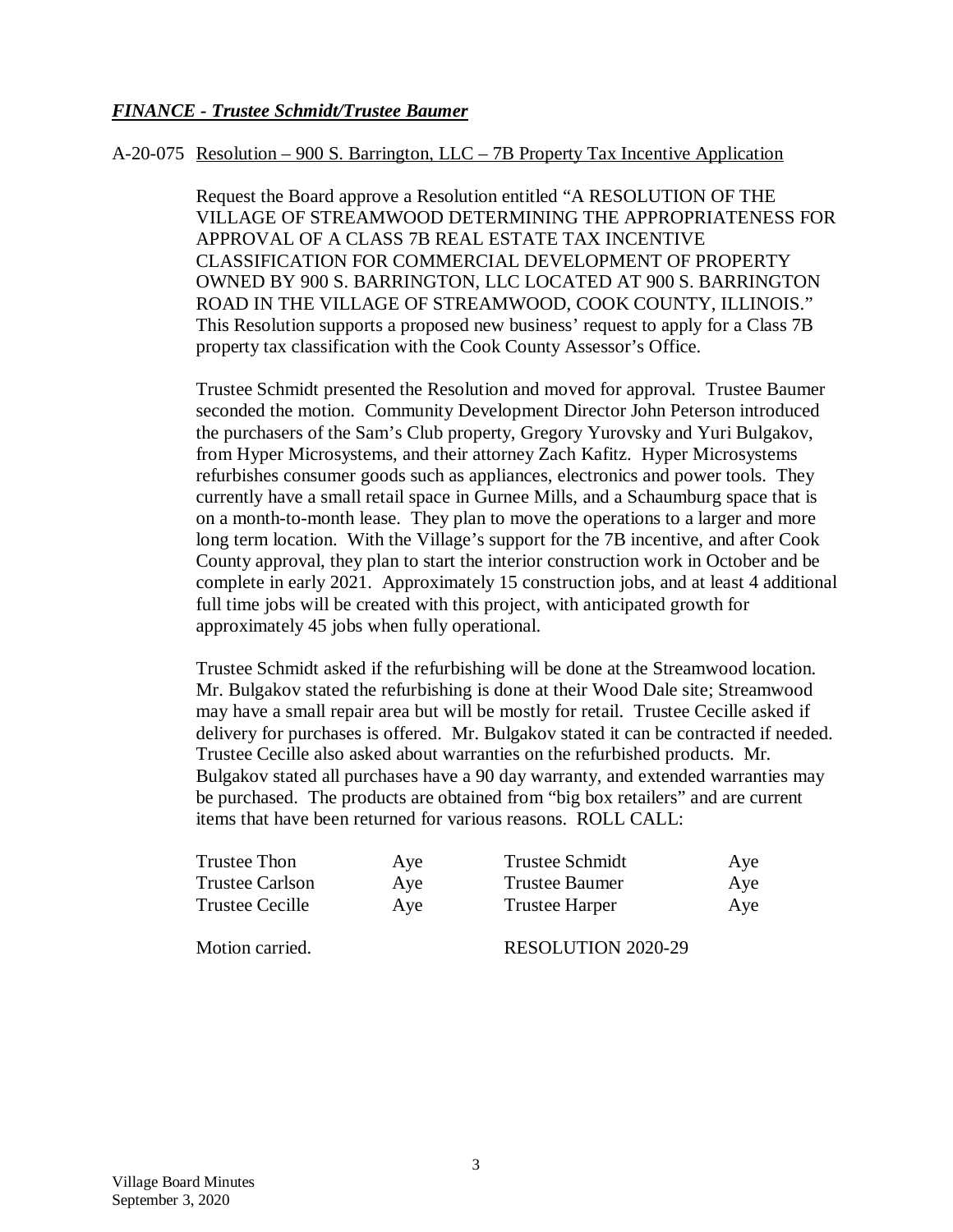### A-20-076 Motion – Approval of Semi-Monthly Expenditures

Request the Board approve the semi-monthly expenditures in the amount of \$2,559,076.46 which represents the total of the schedule of bills dated August 20, 2020.

| General Fund                         | \$467,318.29   |
|--------------------------------------|----------------|
| <b>Wetland Special Service Areas</b> | 6,512.00       |
| Debt Service Fund                    | 158.33         |
| Capital Replacement Fund             | 992,277.75     |
| <b>Street Improvement Fund</b>       | 414,541.76     |
| <b>Equipment Replacement Fund</b>    | 31,660.00      |
| <b>Facilities Replacement Fund</b>   | 32,254.00      |
| Water and Sewer Fund                 | 591,951.67     |
| Golf Fund                            | 20,147.66      |
| <b>Police Pension Fund</b>           | 1,255.00       |
| Firefighters Pension Fund            | 1,000.00       |
| Total                                | \$2,559,076.46 |

Trustee Schmidt moved for approval of the semi-monthly expenditures as presented. Trustee Cecille seconded the motion. ROLL CALL:

| <b>Trustee Schmidt</b> | Aye | <b>Trustee Carlson</b> | Aye |
|------------------------|-----|------------------------|-----|
| <b>Trustee Baumer</b>  | Aye | <b>Trustee Cecille</b> | Aye |
| <b>Trustee Harper</b>  | Aye | <b>Trustee Thon</b>    | Aye |

Motion carried.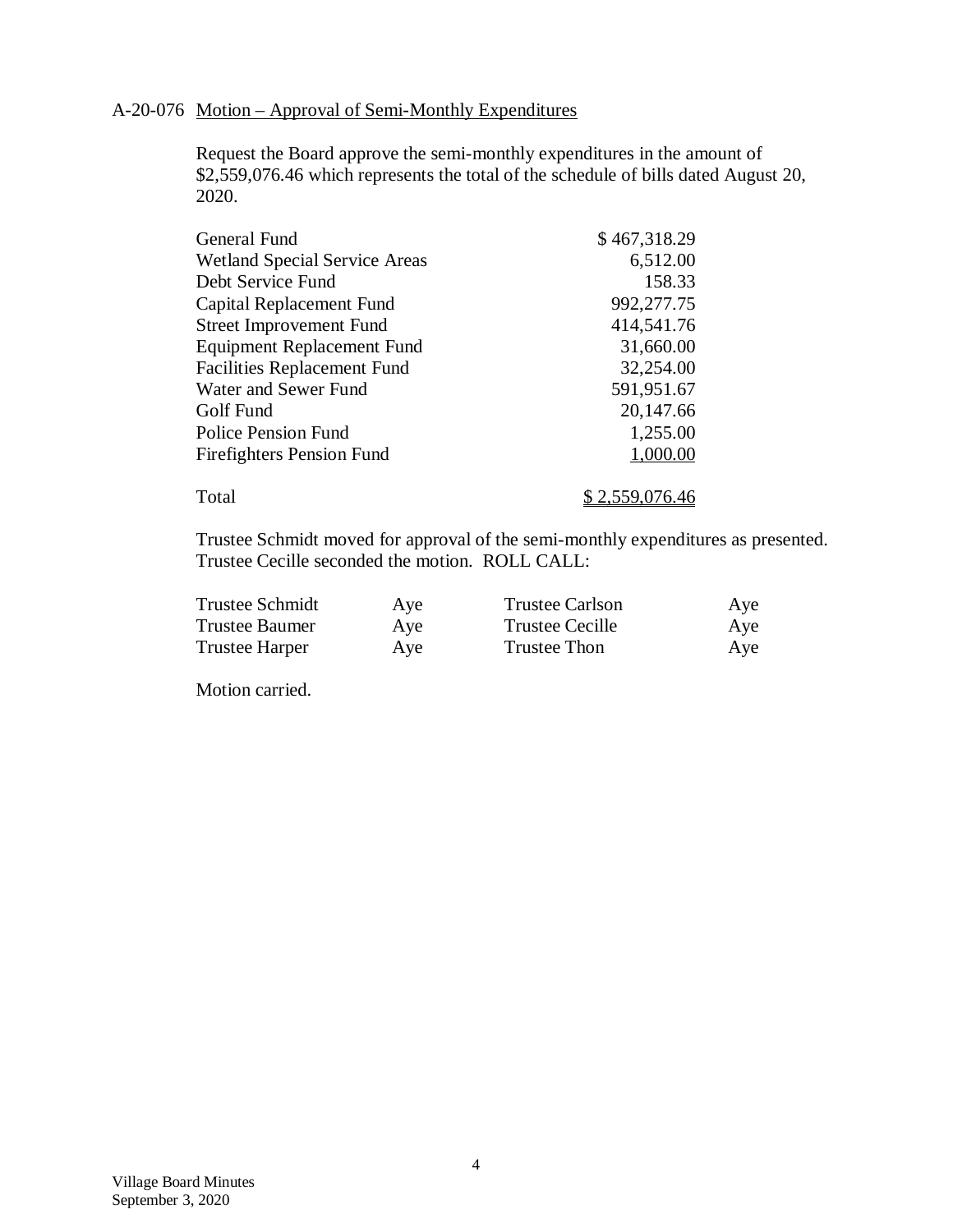#### A-20-077 Motion – Approval of Semi-Monthly Expenditures

Request the Board approve the semi-monthly expenditures in the amount of \$795,789.63 which represents the total of the schedule of bills dated September 3, 2020.

| General Fund                         | \$297,290.30 |
|--------------------------------------|--------------|
| <b>Wetland Special Service Areas</b> | 23,816.29    |
| Capital Replacement Fund             | 28,061.52    |
| <b>Street Improvement Fund</b>       | 33,154.61    |
| <b>Equipment Replacement Fund</b>    | 28,588.00    |
| Water and Sewer Fund                 | 369,491.70   |
| Golf Fund                            | 13,028.71    |
| <b>Police Pension Fund</b>           | 1,358.50     |
| <b>Firefighters Pension Fund</b>     | 1,000.00     |
|                                      |              |
| Total                                | \$795,789.63 |

Trustee Schmidt moved for approval of the semi-monthly expenditures as presented. Trustee Carlson seconded the motion. ROLL CALL:

| <b>Trustee Carlson</b> | Aye | <b>Trustee Baumer</b>  | Aye |
|------------------------|-----|------------------------|-----|
| <b>Trustee Cecille</b> | Aye | <b>Trustee Harper</b>  | Aye |
| Trustee Thon           | Aye | <b>Trustee Schmidt</b> | Aye |

Motion carried.

## *COMMUNITY AFFAIRS - Trustee Thon/Trustee Cecille*

#### A-20-078 Resolution – Intergovernmental Agreement with Cook County / CARES Funding

Request the Board approve a Resolution entitled "A RESOLUTION APPROVING AND AUTHORIZING THE EXECUTION OF AN INTERGOVERNMENTAL AND SUBRECIPIENT AGREEMENT BETWEEN THE VILLAGE OF STREAMWOOD AND THE COUNTY OF COOK FOR CORONAVIRUS RELIEF FUNDS." This Resolution approves an Intergovernmental Agreement with Cook County for Coronavirus Relief Funds to cover expenditures incurred due to COVID-19.

Trustee Thon presented the Resolution and moved for approval. Trustee Schmidt seconded the motion. Finance Director Josh Peacock stated this Agreement will allow the Village to claim their share of the federal funds Cook County has apportioned to the municipalities to reimburse expenses incurred between March 1 and December 30, 2020 related to COVID-19. Based on Cook County's formula, Streamwood is eligible for \$461,512.78.

Trustee Harper asked about any funding available for after December 30. Village Manager Caddigan stated if additional funds are made available to Cook County, they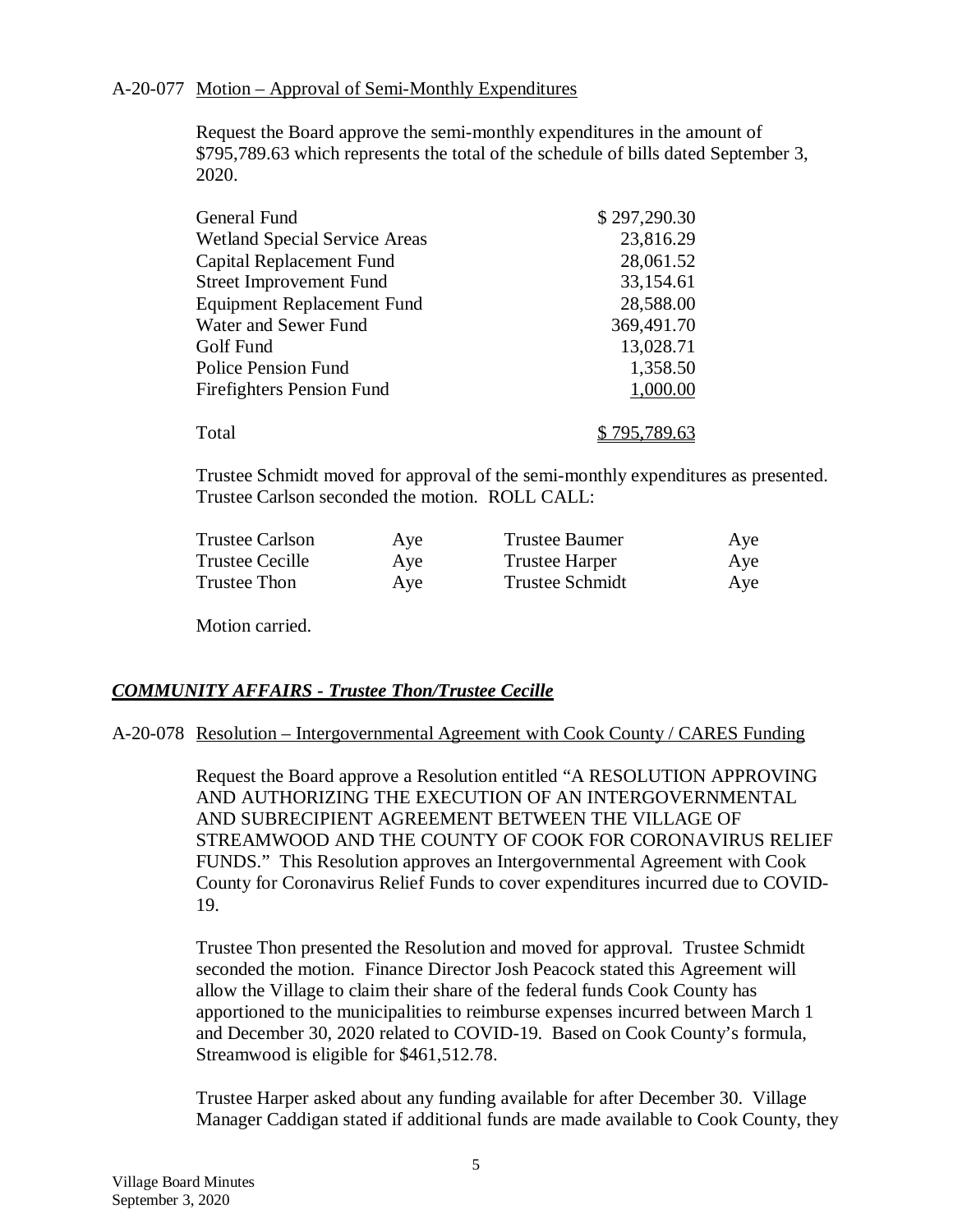would need to be willing to share any of those funds with the municipalities. She also stated the Village has expended more than what we are submitting for reimbursement. ROLL CALL:

| Trustee Baumer  | Aye | <b>Trustee Cecille</b>    | Aye |
|-----------------|-----|---------------------------|-----|
| Trustee Harper  | Aye | <b>Trustee Thon</b>       | Aye |
| Trustee Schmidt | Aye | <b>Trustee Carlson</b>    | Aye |
| Motion carried. |     | <b>RESOLUTION 2020-30</b> |     |

## *COMMUNITY DEVELOPMENT – Trustee Carlson/Trustee Harper*

#### A-20-079 Motion – Waiver of Locational Restrictions / 7 W Streamwood Blvd / Chicago Loop

Request the Board approve a Motion to renew the Waiver of Locational Restrictions to permit live entertainment at an existing restaurant bar with the service of alcoholic beverages for The Chicago Loop, 7 W. Streamwood Blvd.

This Motion renews the Waiver of Locational Restrictions for live entertainment for The Chicago Loop. The Chicago Loop was originally granted a waiver of locational restrictions in 2001, but it must be renewed every year.

Trustee Carlson presented the Motion and moved for approval. Trustee Baumer seconded the motion. Community Development Director John Peterson stated The Chicago Loop submitted all of the required information for the waiver, showing food sales of 38% (required to be at least 35%). There have been no police reports related to the entertainment at this business and no complaints from neighboring property owners. ROLL CALL:

| <b>Trustee Cecille</b> | Aye | <b>Trustee Harper</b>  | Aye |
|------------------------|-----|------------------------|-----|
| Trustee Thon           | Aye | <b>Trustee Schmidt</b> | Aye |
| <b>Trustee Carlson</b> | Aye | Trustee Baumer         | Aye |

Motion carried.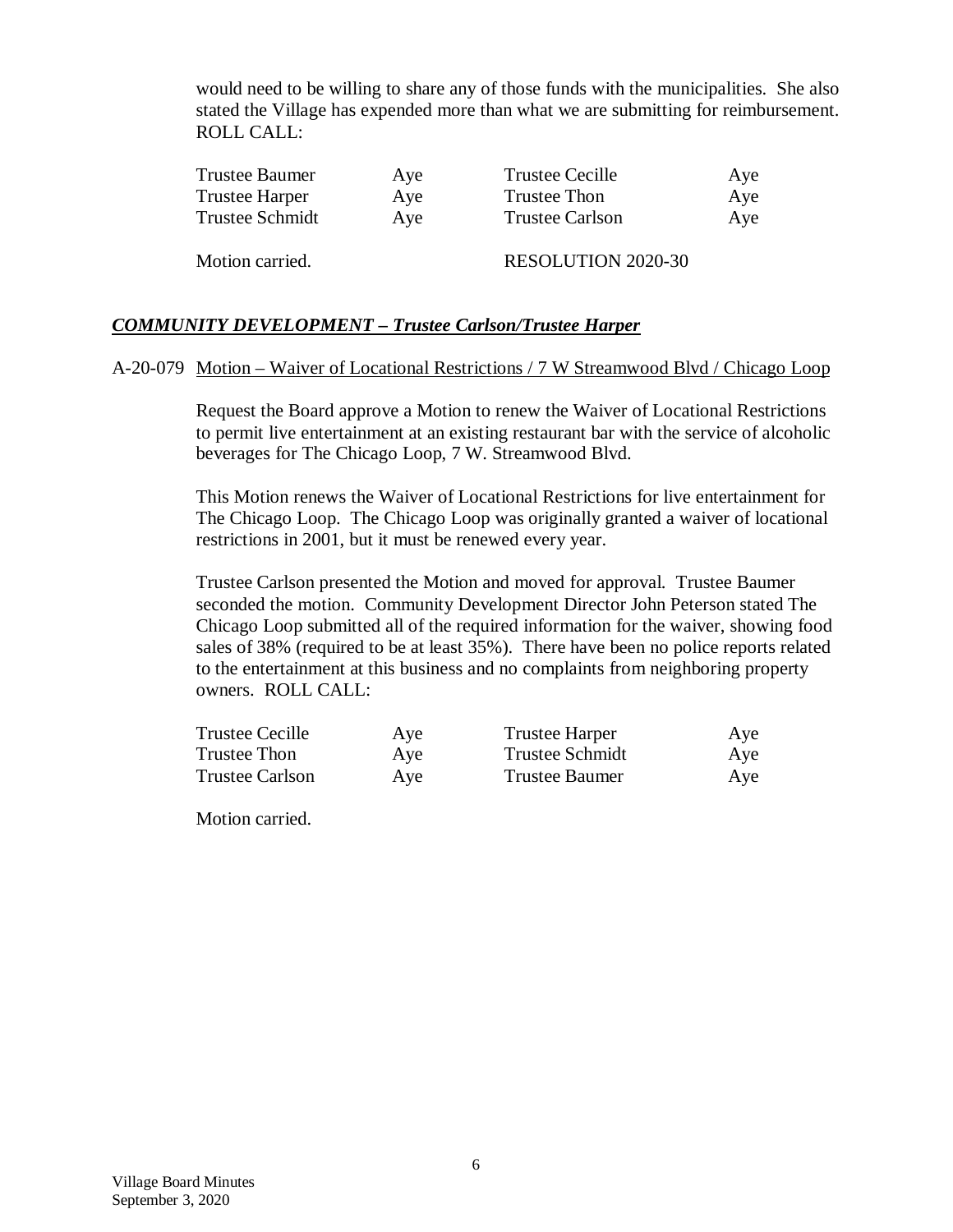## *PUBLIC WORKS - Trustee Baumer/Trustee Schmidt*

#### A-20-080 Motion – Sewer Camera Purchase

Request the Board approve a Motion to approve the purchase of sewer video inspection equipment at a cost not to exceed \$88,796.00.

This Motion approves the purchase of a Pathfinder Series Mainline Pipeline Inspection System for use by the Public Works Department from Aries Industry, Inc., Waukesha, Wisconsin. Funds for this purchase are included in the Equipment Replacement Fund.

Trustee Baumer presented the Motion and moved for approval. Trustee Cecille seconded the motion. Public Works Director Matt Mann stated this is a replacement for the existing sewer camera system; the control system and software was purchased new in 2005 and the camera and transporter were purchased new in 2013. Several demos were reviewed by various companies. Based on the Village's needs and available funds, the Aries system is recommended and available for purchase from the region's sole-source vendor directly from the factory. The Aries system includes the controller, software, camera, transporter, cable and reel assembly, computer system, battery backup system, manhole guide system, delivery, operator training and installation guidance for the employees. This system is for televising sewers larger than 6 inches, and comes with a standard one year warranty. The system will be installed on the existing truck which is in good condition.

Trustee Harper asked if an extended warranty is available. Mr. Mann stated it is not due to the harsh conditions this equipment is subjected to during use. Trustee Harper confirmed the system has recording capability and asked about smaller, under 6 inch pipes. Mr. Mann stated the Village has a hand-held camera system for the smaller pipes. Trustee Cecille asked about a "loaner" if repairs are needed. Mr. Mann stated that would be determined on an as-needed basis, depending on the time and length of the repairs, as well as costs. Minor repairs are often handled on site by a company rep or our mechanics. ROLL CALL:

| Trustee Harper  | Aye | Trustee Thon           | Aye |
|-----------------|-----|------------------------|-----|
| Trustee Schmidt | Aye | <b>Trustee Carlson</b> | Aye |
| Trustee Baumer  | Aye | Trustee Cecille        | Aye |

Motion carried.